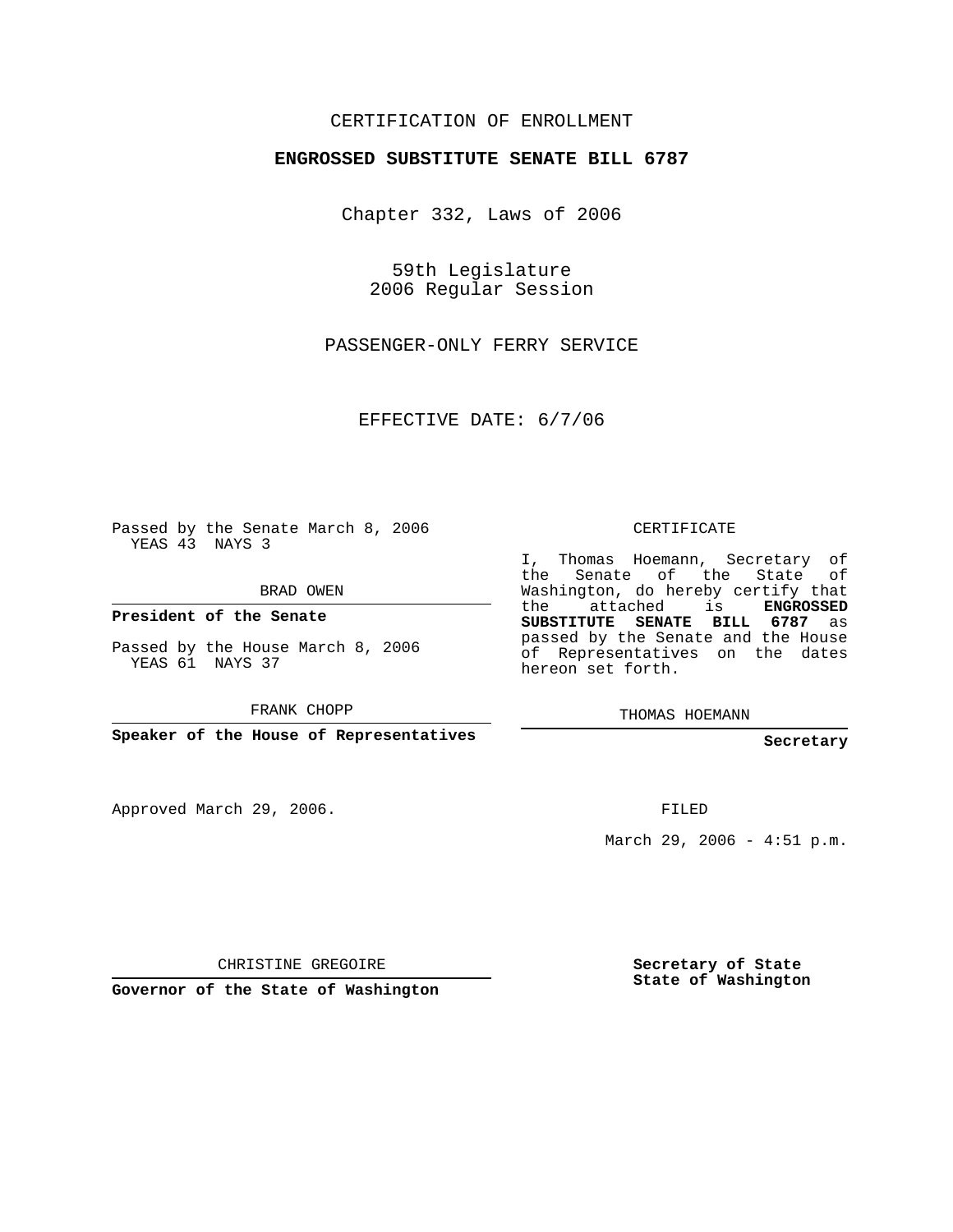## **ENGROSSED SUBSTITUTE SENATE BILL 6787** \_\_\_\_\_\_\_\_\_\_\_\_\_\_\_\_\_\_\_\_\_\_\_\_\_\_\_\_\_\_\_\_\_\_\_\_\_\_\_\_\_\_\_\_\_

\_\_\_\_\_\_\_\_\_\_\_\_\_\_\_\_\_\_\_\_\_\_\_\_\_\_\_\_\_\_\_\_\_\_\_\_\_\_\_\_\_\_\_\_\_

AS AMENDED BY THE HOUSE

Passed Legislature - 2006 Regular Session

## **State of Washington 59th Legislature 2006 Regular Session**

**By** Senate Committee on Ways & Means (originally sponsored by Senators Rockefeller, Poulsen, Haugen and Oke)

READ FIRST TIME 02/17/06.

 AN ACT Relating to local government passenger ferry service funding; amending RCW 47.60.645, 36.54.110, 36.54.130, and 36.54.050; reenacting and amending RCW 81.84.020; adding new sections to chapter 47.60 RCW; adding new sections to chapter 47.01 RCW; adding a new section to chapter 36.57A RCW; and creating a new section.

6 BE IT ENACTED BY THE LEGISLATURE OF THE STATE OF WASHINGTON:

 7 **Sec. 1.** RCW 47.60.645 and 1995 2nd sp.s. c 14 s 558 are each 8 amended to read as follows:

 9 There is hereby established in the transportation fund the 10 passenger ferry account. Money in the account shall be used for 11 ((c<del>apital improvements for passenger ferry projects including, but not</del> 12 limited to, pedestrian and transit facilities at ferry terminals and 13 passenger-only ferry vessels)) operating or capital grants for ferry 14 systems as provided in chapters 36.54 and 36.57A RCW. Moneys in the 15 account shall be expended with legislative appropriation.

16 NEW SECTION. **Sec. 2.** By October 31, 2006, the department of 17 transportation shall have an independent appraisal of the market value 18 of the Washington state ferries Snohomish and Chinook and present it to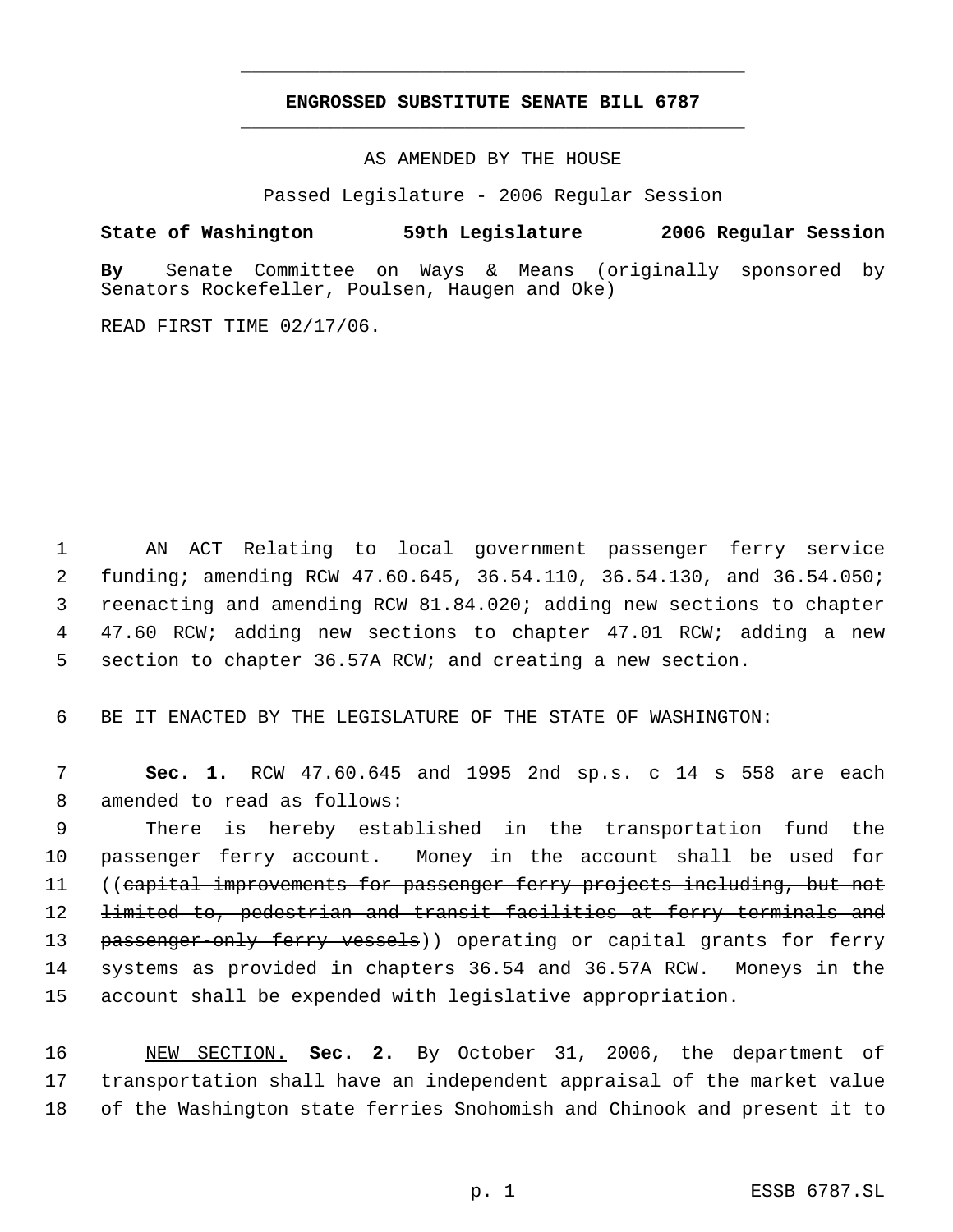the transportation committees of the legislature and the governor by November 1, 2006. The department of transportation shall sell or otherwise dispose of the Washington state ferries Snohomish and Chinook for market value and deposit the proceeds of the sales into the passenger ferry account created in RCW 47.60.645 as soon as practicable upon approval by the governor of the business plan described in RCW 36.54.110(5).

 NEW SECTION. **Sec. 3.** A new section is added to chapter 47.60 RCW to read as follows:

 The department shall maintain the level of service existing on January 1, 2006, for the Vashon to Seattle passenger-only ferry route until such time as the legislature approves a county ferry district's assumption of the route, as authorized under RCW 36.54.110(5), providing a level of service at or exceeding the state level.

 NEW SECTION. **Sec. 4.** A new section is added to chapter 47.01 RCW to read as follows:

 (1) The department of transportation shall establish a ferry grant program subject to availability of amounts appropriated for this specific purpose. The purpose of the grant program is to provide operating or capital grants for ferry systems as provided in chapters 36.54 and 36.57A RCW to operate passenger-only ferry service.

 (2) In providing grants under this section, the department may enter into multiple year contracts with the stipulation that future year allocations are subject to the availability of funding as provided by legislative appropriation.

 (3) Priority shall be given to grant applications that provide continuity of existing passenger-only service and the provision of local or federal matching funds.

 NEW SECTION. **Sec. 5.** A new section is added to chapter 47.60 RCW to read as follows:

 The Washington state ferry system shall collaborate with new and potential passenger-only ferry service providers, as described in RCW 36.54.110(5), for terminal operations at its existing terminal facilities.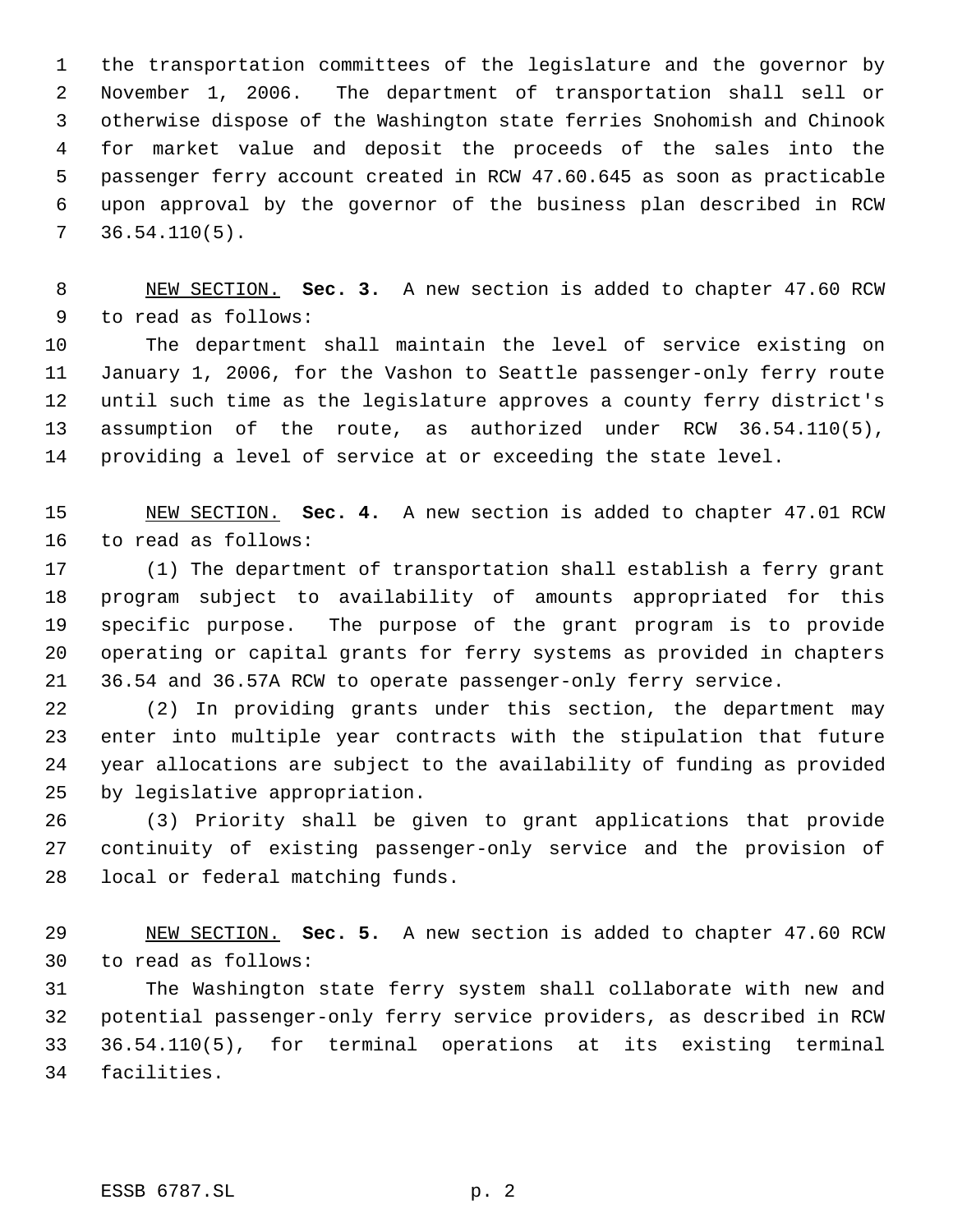NEW SECTION. **Sec. 6.** A new section is added to chapter 47.01 RCW to read as follows:

 The office of financial management shall contract to develop a back-up plan for operating the Vashon to Seattle passenger-only ferry route existing on January 1, 2006, that does not include operations by state government.

 **Sec. 7.** RCW 36.54.110 and 2003 c 83 s 301 are each amended to read as follows:

9 (1) The legislative authority of a county ((with a population over 10 one million persons and having a boundary on Puget Sound)) may adopt an ordinance creating a ferry district in all or a portion of the area of the county, including the area within the corporate limits of any city or town within the county. The ordinance may be adopted only after a public hearing has been held on the creation of a ferry district, and the county legislative authority makes a finding that it is in the 16 public interest to create the district. ((A ferry district is limited 17 to providing passenger-only ferry service.))

 (2) A ferry district is a municipal corporation, an independent taxing "authority" within the meaning of Article VII, section 1 of the state Constitution, and a "taxing district" within the meaning of Article VII, section 2 of the state Constitution.

 (3) A ferry district is a body corporate and possesses all the usual powers of a corporation for public purposes as well as all other powers that may now or hereafter be specifically conferred by statute, including, but not limited to, the authority to hire employees, staff, and services, to enter into contracts, and to sue and be sued.

 (4) The members of the county legislative authority, acting ex officio and independently, shall compose the governing body of any ferry district that is created within the county. The voters of a ferry district must be registered voters residing within the boundaries of the district.

32 (5) ((For the purposes of this section, Puget Sound is considered 33 as extending north as far as the Canadian border and west as far as Port Angeles.)) A county with a population greater than one million persons and having a boundary on Puget Sound, or a county to the west of Puget Sound with a population greater than two hundred thirty thousand but less than three hundred thousand persons, proposing to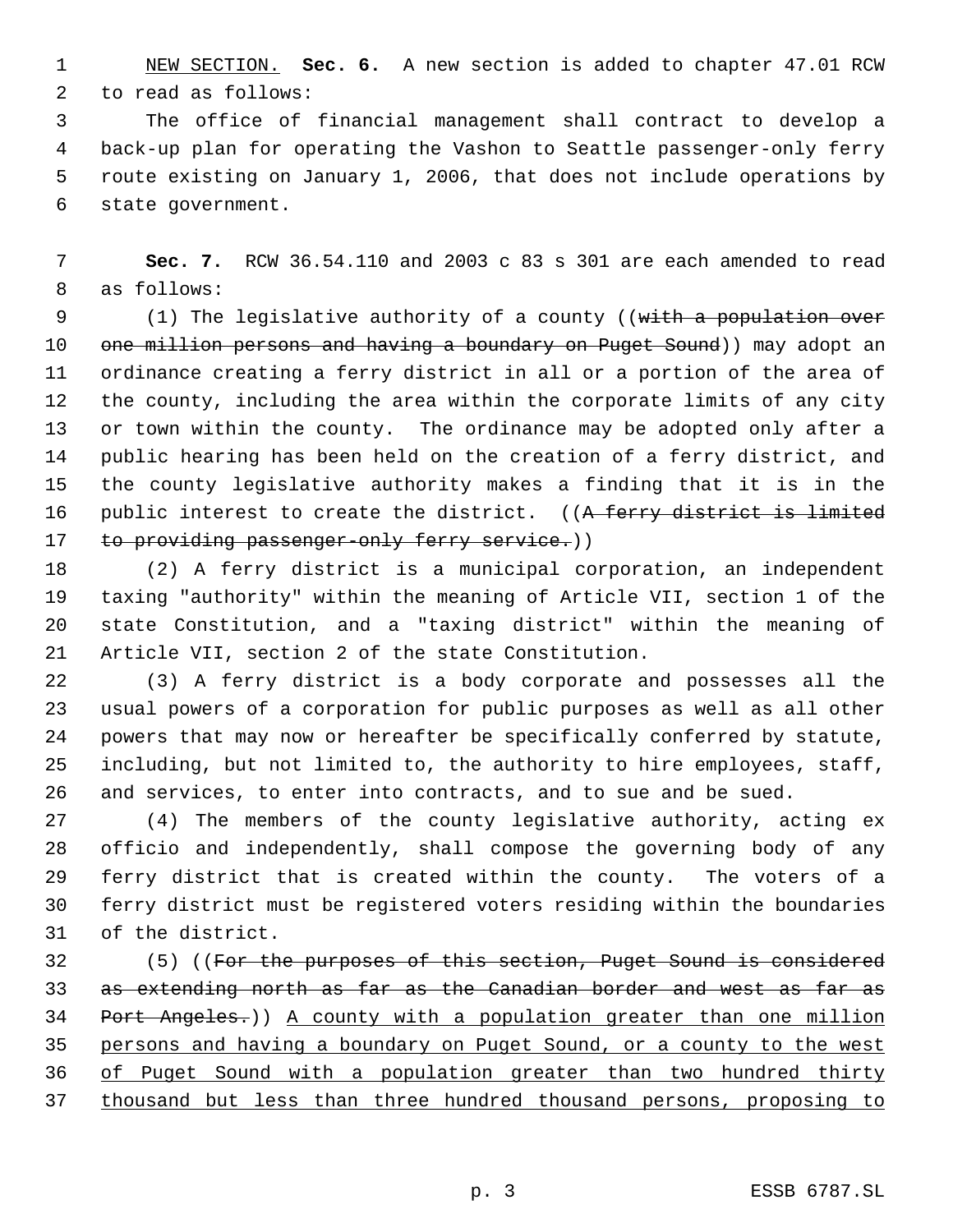create a ferry district to assume a passenger-only ferry route between Vashon and Seattle, including an expansion of that route to include Southworth, shall first receive approval from the governor after submitting a complete business plan to the governor and the legislature by November 1, 2006. The business plan must, at a minimum, include hours of operation, vessel needs, labor needs, proposed routes, passenger terminal facilities, passenger rates, anticipated federal and local funding, coordination with Washington state ferry system, coordination with existing transit providers, long-term operation and maintenance needs, and long-term financial plan. The business plan may include provisions regarding coordination with an appropriate county to participate in a joint ferry under RCW 36.54.030 through 36.54.070. In 13 order to be considered for assuming the route, the ferry district shall ensure that the route will be operated only by the ferry district and 15 not contracted out to a private entity, all existing labor agreements will be honored, and operations will begin no later than July 1, 2007. 17 If the route is to be expanded to include serving Southworth, the ferry district shall enter into an interlocal agreement with the public transportation benefit area serving the Southworth ferry terminal 20 within thirty days of beginning Southworth ferry service. For the purposes of this subsection, Puget Sound is considered as extending north to Admiralty Inlet.

 NEW SECTION. **Sec. 8.** A new section is added to chapter 36.57A RCW to read as follows:

 A public transportation benefit area seeking funding for a passenger-only ferry route between Kingston and Seattle shall first receive approval from the governor after submitting a complete business plan to the governor and the legislature by November 1, 2006. The business plan must, at a minimum, include hours of operation, vessel needs, labor needs, proposed routes, passenger terminal facilities, passenger rates, anticipated federal and local funding, coordination with Washington state ferry system, coordination with existing transit providers, long-term operation and maintenance needs, and long-term financial plan.

 **Sec. 9.** RCW 36.54.130 and 2003 c 83 s 303 are each amended to read as follows: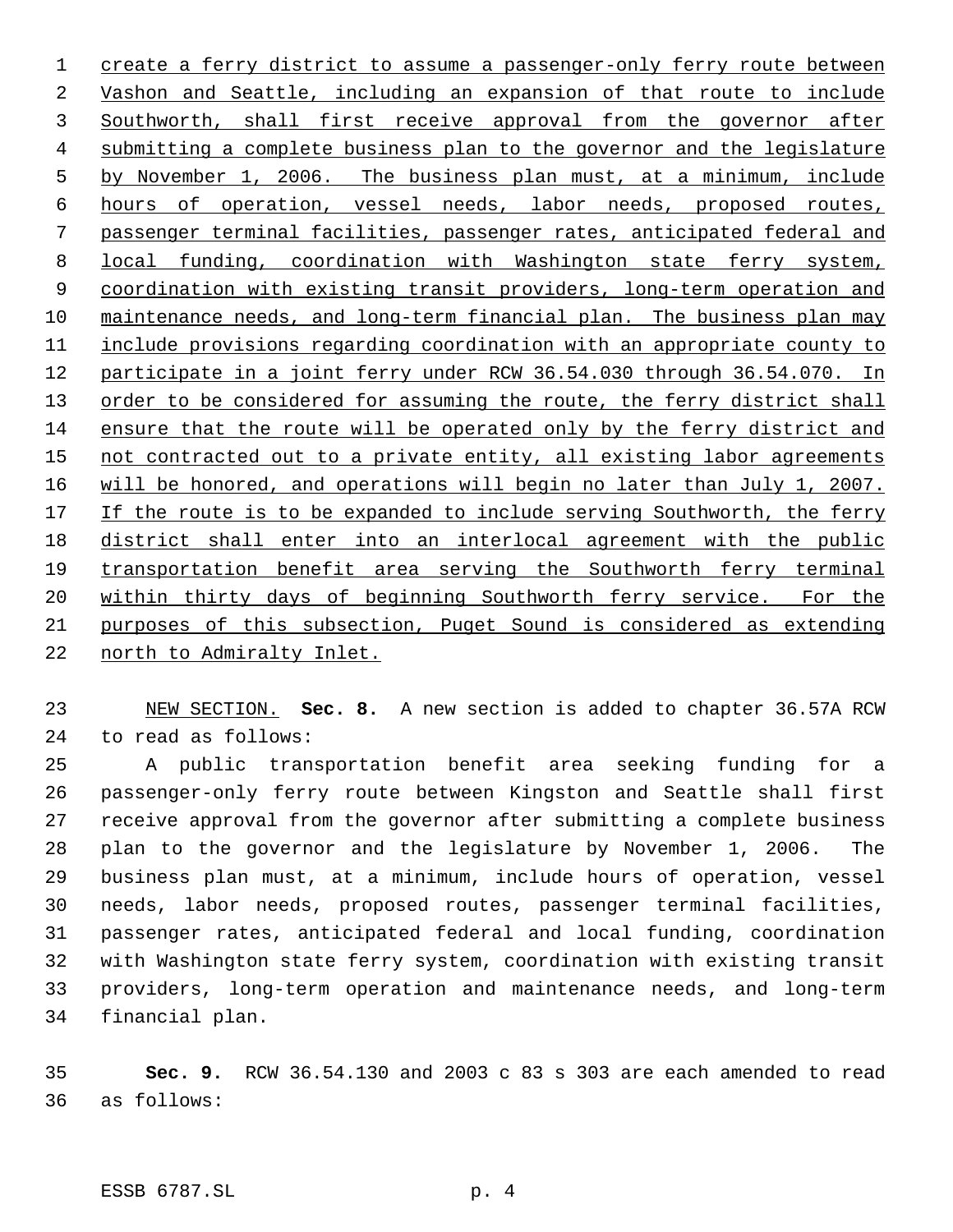(1) To carry out the purposes for which ferry districts are created, the governing body of a ferry district may levy each year an ad valorem tax on all taxable property located in the district not to exceed seventy-five cents per thousand dollars of assessed value. The levy must be sufficient for the provision of ferry services as shown to be required by the budget prepared by the governing body of the ferry district.

 (2) A tax imposed under this section may be used only for providing 9 ((passenger-only)) ferry services, including the purchase, lease, or 10 rental of ((passenger-only)) ferry vessels and dock facilities, the 11 operation and maintenance of ((passenger-only)) ferry vessels and dock facilities, and related personnel costs.

 **Sec. 10.** RCW 36.54.050 and 1963 c 4 s 36.54.050 are each amended to read as follows:

 The joint commission is authorized to transact all business necessary in carrying out the purposes of RCW 36.54.030 through 36.54.070 and its acts shall be binding upon the two counties, and one- half of all bills and obligations created by the commission shall be binding and a legal charge against the road fund of each county and the claims therefor shall be allowed and paid out of the county road fund 21 the same as other claims against said fund are allowed and paid, unless otherwise provided in an agreement between the two counties.

 **Sec. 11.** RCW 81.84.020 and 2005 c 313 s 609 and 2005 c 121 s 7 are each reenacted and amended to read as follows:

 (1) Upon the filing of an application the commission shall give reasonable notice to the department, affected cities, counties, and public transportation benefit areas and any common carrier which might be adversely affected, of the time and place for hearing on such application. The commission shall have power after notice and an opportunity for a hearing, to issue the certificate as prayed for, or to refuse to issue it, or to issue it for the partial exercise only of the privilege sought, and may attach to the exercise of the rights granted by said certificate such terms and conditions as in its judgment the public convenience and necessity may require; but the commission shall not have power to grant a certificate to operate between districts and/or into any territory prohibited by RCW 47.60.120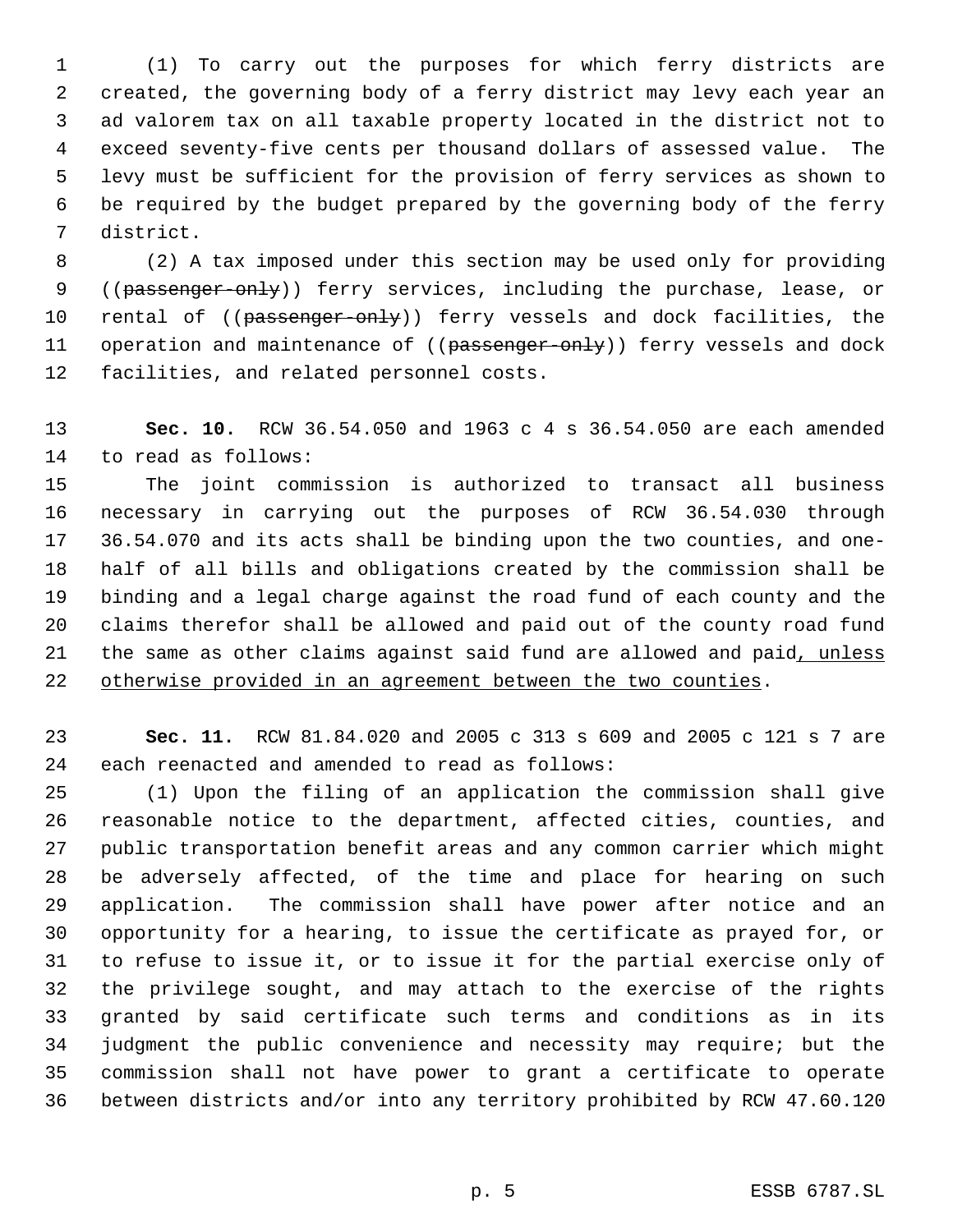or already served by an existing certificate holder, unless such existing certificate holder has failed or refused to furnish reasonable and adequate service, has failed to provide the service described in its certificate or tariffs after the time period allowed to initiate service has elapsed, or has not objected to the issuance of the certificate as prayed for: PROVIDED, A certificate shall be granted when it shall appear to the satisfaction of the commission that the commercial ferry was actually operating in good faith over the route for which such certificate shall be sought, on January 15, 1927: PROVIDED, FURTHER, That in case two or more commercial ferries shall upon said date have been operating vessels upon the same route, or between the same districts the commission shall determine after public hearing whether one or more certificates shall issue, and in determining to whom a certificate or certificates shall be issued, the commission shall consider all material facts and circumstances including the prior operation, schedules, and services rendered by either of the ferries, and in case more than one certificate shall issue, the commission shall fix and determine the schedules and services of the ferries to which the certificates are issued to the end that duplication of service be eliminated and public convenience be furthered.

 (2) Before issuing a certificate, the commission shall determine that the applicant has the financial resources to operate the proposed service for at least twelve months, based upon the submission by the applicant of a pro forma financial statement of operations. Issuance of a certificate shall be determined upon, but not limited to, the following factors: Ridership and revenue forecasts; the cost of service for the proposed operation; an estimate of the cost of the assets to be used in providing the service; a statement of the total assets on hand of the applicant that will be expended on the proposed operation; and a statement of prior experience, if any, in such field by the applicant. The documentation required of the applicant under this section shall comply with the provisions of RCW 9A.72.085.

 (3) Subsection (2) of this section does not apply to an application for a certificate that is pending as of July 25, 1993.

 (4) In granting a certificate for passenger-only ferries and determining what conditions to place on the certificate, the commission